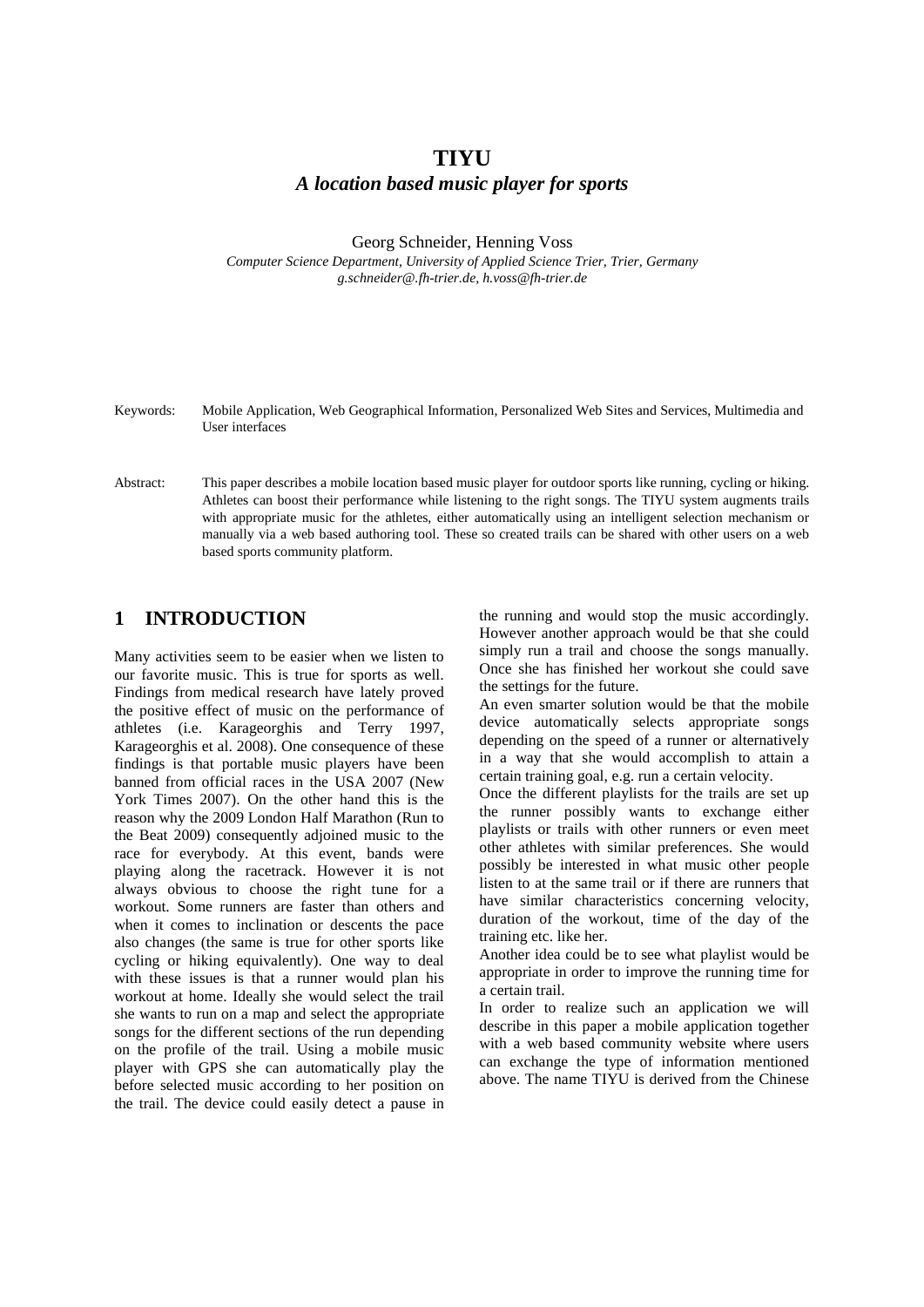language (体育) and means "sports" or "making sport".

First we will describe systems with similar goals in the related work section. Afterwards we will illustrate the concepts used in order to build such a system. Then the concept is refined in the realization section. We will show an example of the system and give a short overview of the implementation. We will finish the paper with a conclusion.

## **2 RELATED WORK**

Several approaches to combine music and sports exist already. The MiCoach system (MiCoach 2009) from the companies Adidas and Samsung uses sensors for heart rate and pace, which are transmitted to a mobile phone. The phone uses this information to select appropriate songs once the user has selected the sport she wants to perform, e.g. running or cycling and the desired speed. The user has to copy songs to her mobile phone and set up a playlist, which she listens to during her workout. MiCoach offers so called motivational songs, which can be selected manually during the workout. Songs can also be selected automatically depending on the type of sports the user has selected. A GPS sensor is not a part of the system. A belonging website is used to personalize the system, to set up training plans and to visualize data acquired during the workout.

Nike+ (Nike 2009) is a cooperation between the companies Nike and Apple. It consists of a mobile music player, the iPod and a sensor that counts the steps of a user. The user can define playlists or download playlists that are supportive for a certain type of sports e.g. running or cycling. A community website is used to define workout goals and to visualize and exchange information concerning the training, like consumed calories. Furthermore running trails can be defined and shared on the website using a map. Since the iPod has no GPS receiver these data cannot be used directly for a workout.

The Nokia Sports Tracker (Nokia 2009) is an application that runs on Nokia cell phones with GPS receiver. Sportsmen can save GPS data of their trails. These data can be transmitted to a website and visualized on a map. Additionally this information can be shared with other users. The so called "Live Sharing" functionality transmits automatically the data to the web server and other users can see the location of this specific user. In the case of the Nokia Sports Tracker, there is no support integrated for music as part of the training.

Active Outdoor (Wayfinder 2009) is a website where users can upload GPS tracks in order to visualize these data on a map. The system can be used for navigation and sharing of the GPS tracks with other users. The system mainly supports blogs, bulletin boards and the creation of groups. Similar as the Nokia Sports Tracker, there is no support for music.

Especially for runners more specialized websites and communities have emerged lately, like Jogmap. In general they differ only slightly compared to the two foregoing systems concerning the functionality in regard to storing, visualizing and sharing GPS information. Jogmap offers a greater variety of possibilities in order to create personalized workout plans and analyze data for runners.

In contrast to the systems and services illustrated above the service Run2rythm (Blake 2009) produces music especially targeted for running. Users of the service can select tunes based on the velocity they want to run. Figure 1 illustrates the connection between BPM (beats per minute) of the music and time and distance that a runner will cover running in the beat of the music.

| BPM<br><b>Steps per</b><br>minute | Time per km<br>(minutes) | Steps per<br>km | <b>Stride length</b><br>metres | <b>Time per</b><br>100m (sec) | <b>Steps per</b><br>100m |
|-----------------------------------|--------------------------|-----------------|--------------------------------|-------------------------------|--------------------------|
| 150                               | 10                       | 1500            | 0.67                           | 60                            | 147 to 150               |
| 153                               | $\mathfrak{g}$           | 1380            | 0.73                           | 54                            | 135 to 138               |
| 156                               | 8                        | 1250            | 0.80                           | 48                            | 122 to 127               |
| 160                               | 7                        | 1120            | 0.89                           | 42                            | 109 to 112               |
| 163                               | 6                        | 980             | 1.02                           | 36                            | 98 to 102                |
| 166                               | 5                        | 830             | 1.20                           | 30                            | 83 to 86                 |
| 171                               | $\Delta$                 | 680             | 1.47                           | 24                            | 64 to 68                 |

Figure 1: Dependency between music and running pace (Run3rythm 2009).

However this service does not include functionalities like tracking the trail a user runs.

None of the systems above offers functionalities like we have motivated in the first section. Either a GPS device is integrated in order to visualize and track the trails or music is used to support a training goal. Using both, music and GPS data together to annotate trails, to automatically select suited songs and to share this information among users of a web community has not been realized so far.

In the following we will describe the ideas of the TIYU system, which combines the different approaches of music selection in dependency with the kind of sports and velocity of a user together with the trail she moves along. A mapping and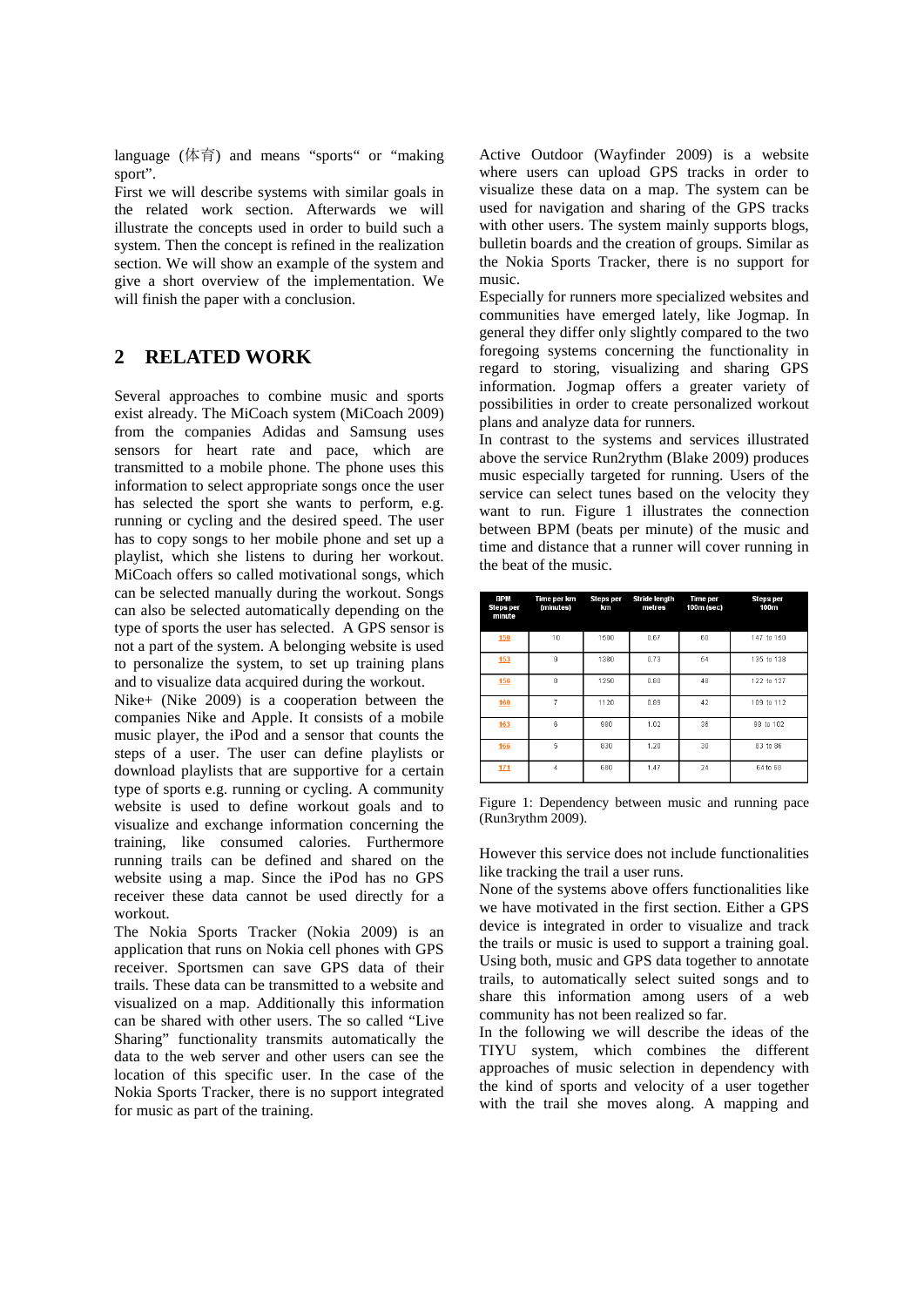visualization of this information using GPS and maps is also part of the system.

# **3 CONCEPTS OF THE TIYU SYSTEM**

The goal of the TIYU system is to integrate the different ideas of music selection, mapping and exchanging of GPS data and sharing this information between users into one system. First of all we will describe different ideas of music selection for outdoor sports.

### **3.1 Music selection**

In the preceding section we have already illustrated the different influences in regard to music selection for sports. Moving along an outdoor trail, not only the kind of sports and the targeted speed have an impact in the music selection but also the profile of a specific route, especially the altitude profile. If a user moves along a river the trails is normally flat and the speed is relatively constant as well. Compared to a trail in the mountains the situation is different. The athlete will most certainly move slower uphill than downhill.

Additionally the situation may arise where the user wants to listen to a certain tune at a specific section of the track but the tune may be to short or too long.

In the following we will sketch our ideas to select music for a certain outdoor trail. In the following, we will refer to a playlist, where the songs are related to a certain GPS position as *Location Playlist*. We will concentrate in our demonstration on running but the same ideas apply for other sports equivalently:

**Manually, on the fly** 

While running, the user selects manually one song after another. The playlist is recorded together with the GPS data as a location playlist.

- Manually, prepared earlier A user has already set up a location playlist for her trail. This may be the case either using one of the playlists created using the former procedure or choosing a playlist, which has been created by another person.
- Automatically, user centered Automatic selection of songs can be achieved using the findings illustrated in figure 1. Using GPS, the mobile device can compute the

velocity of a user and likewise can choose an appropriate song for the current situation.

 Automatically, trail centered If the trail is known in advance or if the mobile device uses the GPS data in order to find out the profile of a trail, the system can figure out, which song might be appropriate for the current situation. However this mode strongly benefits from a tagged music library. These tags may be specified manually or calculated after a run (e.g. songs that a user or different users often play while running uphill)

As we mentioned earlier situations may arise, where a song is too short or too long for a certain section of the trail. In the case, where songs are too long, they may be skipped or blended into the next song. For songs that are too short the situation is more complicated. Different approaches may be possible:

- The song is simply repeated until to the next position, which is identified with a different song.
- Sections of a trail are not identified with a single song but with a group of different songs. In this case songs from this group are played until the user reaches the next section of the trail.
- The song is artificially slowed down or sped up in regard to the current speed of the user (e.g. Bieber and Diener 2005).

### **3.2 Audio feedback**

Audio feedback is a way to give information about certain aspects of a workout or trail to a user. In the TIYU system we regard aspects of the workout e.g. if a users moves too fast or too slow or if she moves away from the selected GPS trail. In order to inform the user about these facts we do not want to interrupt the music displaying a voice message. This could bother the user and interrupt the rhythm of the music.

Our approach is to inform the user by turning the music up or down. Thus the user can quickly identify that she is no more within the intended frame of the workout and she can check the trail or the speed.

### **3.3 Workout Information**

In order to share workout information between users and possibly find training partners information like day, time of the day, sport (e.g. running, cycling),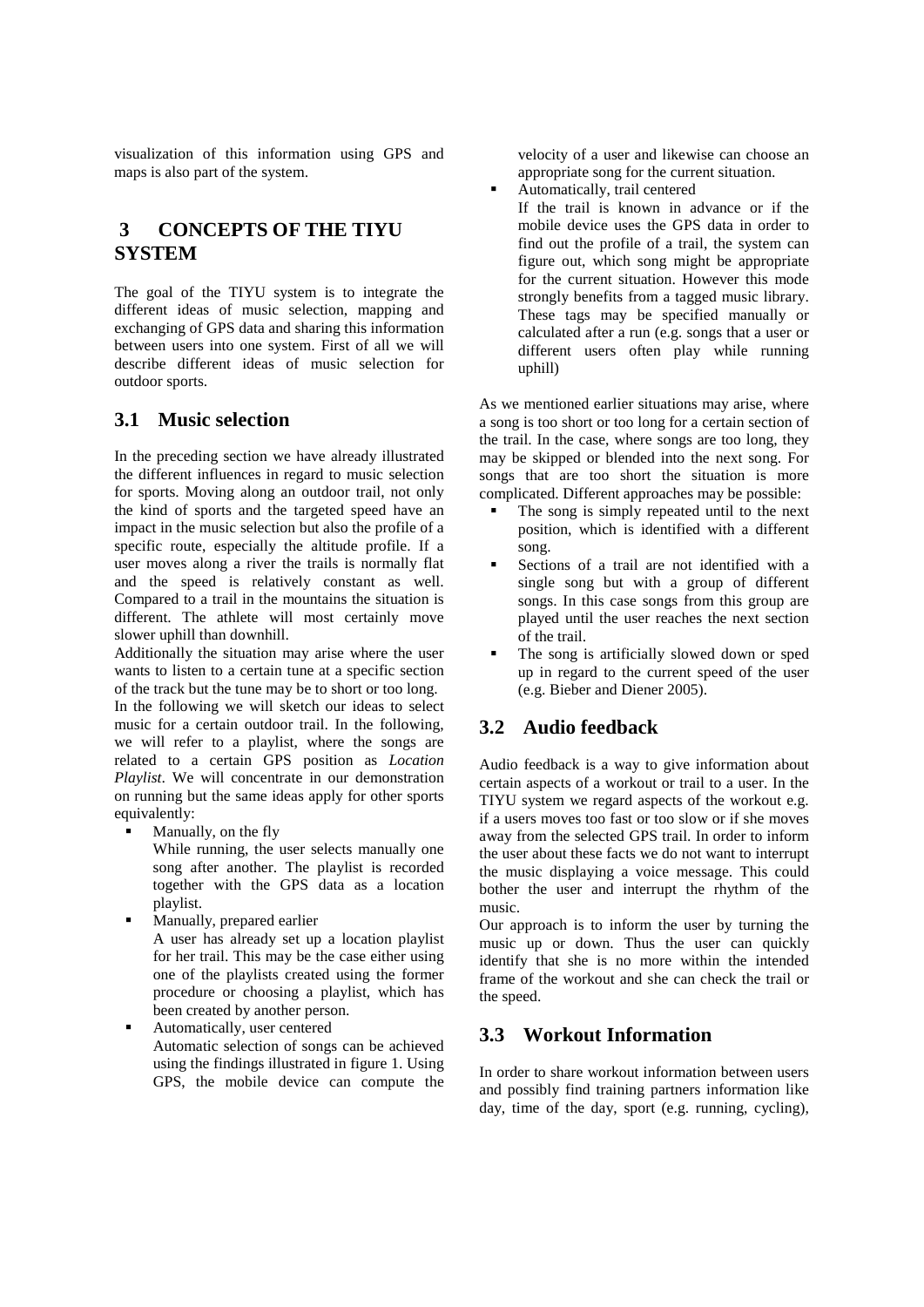distance, duration and favorite trail and music are stored in the system as well. This information can be used to find users with the same training behavior. This information is crucial for a community with numerous users because it enables searching and filtering of relevant potential training partners or suited trails or location playlists.

## **4 REALIZATION**

In the following sections we will describe the realization of the system. We will start with illustrating our approach of the calculation of an automatic song selection process.

Afterwards we will illustrate the procedure of selecting users with a similar training profile.

Finally we will describe the architecture of our system.

#### **4.1 Calculation of suitable songs**

Selecting the right song for the actual setting of an athlete is crucial for our system. In order to make an automatic selection for the best song that can be played in a specific situation we use the following approach:

```
BEGIN
bpmBest = 2.22 * geschwindigkeit + 140
bpmDiff = bpmBest - bpm(lied)IF bpmDiff < 0 THEN
bpmDiff = bpmDiff * -1
bpmPoints = 255 - 1.0 / 10.0 * 
                    bpmDiff * 255
IF bpmPoints < 0 THEN
bpmPoints = 0
RETURN bpmPoints
END
```
First we calculate the optimal beats per minute (bpmBest) for the current velocity using the findings illustrated in figure 1.

Afterwards we calculate the bpmPoints, which has a highest value of 255. If the beats per minute do not fit exactly to the speed of the user, the bpmPoints for this song will be lower, e.g. if the bpmDiff is 5, the value will be 127. If the difference bpmDiff is 10 the value is 0. Basically the function shows a linear decline. The different values are based on experiences from several tests we have carried out.

#### **4.2 Display of training partners**

The system supports the user in order to find suitable training partners or location playlists. Thus not only the music tastes of the different users but also their training schedule and profile has to be taken into account.

Because it concerns finding users with the same preferences for music the Lastfm platform (Lastfm 2009) already offers a web service to find out similar music given a certain music profile.

Additionally, the training schedule and profile have to be taken into account. We have used the following formula in order to calculate the similarity of users:

Similarity = SameSports/4 + SameDay/4 + 
$$
(1)
$$

\nSameTime/4 + TrainingIntensity/4

$$
SameDay = SameDay Monday + \qquad (2)
$$

$$
SameDay Tuesday + \dots
$$

SameDayMonday = min(SameDayMondayUser1/TotalUser1, SameDayMondayUser2/TotalUser2 …) (3)

In (1) we calculate the overall similarity between users, summing up the different similarities of the factors we take into account. Formula (2) shows the calculation of the similarity concerning the days different users workout, whereas for each day (3) the different users are compared in regard to their training behavior on that day in relation to their overall training.

The remaining similarities are calculated accordingly.

#### **4.3 System Architecture**

The architecture of the TIYU system is a client server architecture as illustrated in Figure 2.

The mobile user (User1) communicates with a web server after a training or even during a training, when a mobile connection is possible and allowed by the user. Information about GPS position, playlist and further application relevant information (e.g. if the song has been played on an incline or a decline) is transmitted to the server using the HTTP protocol for communication and the XML format for the content description.

Later the user can visualize or edit the data using a web interface (e.g. User2).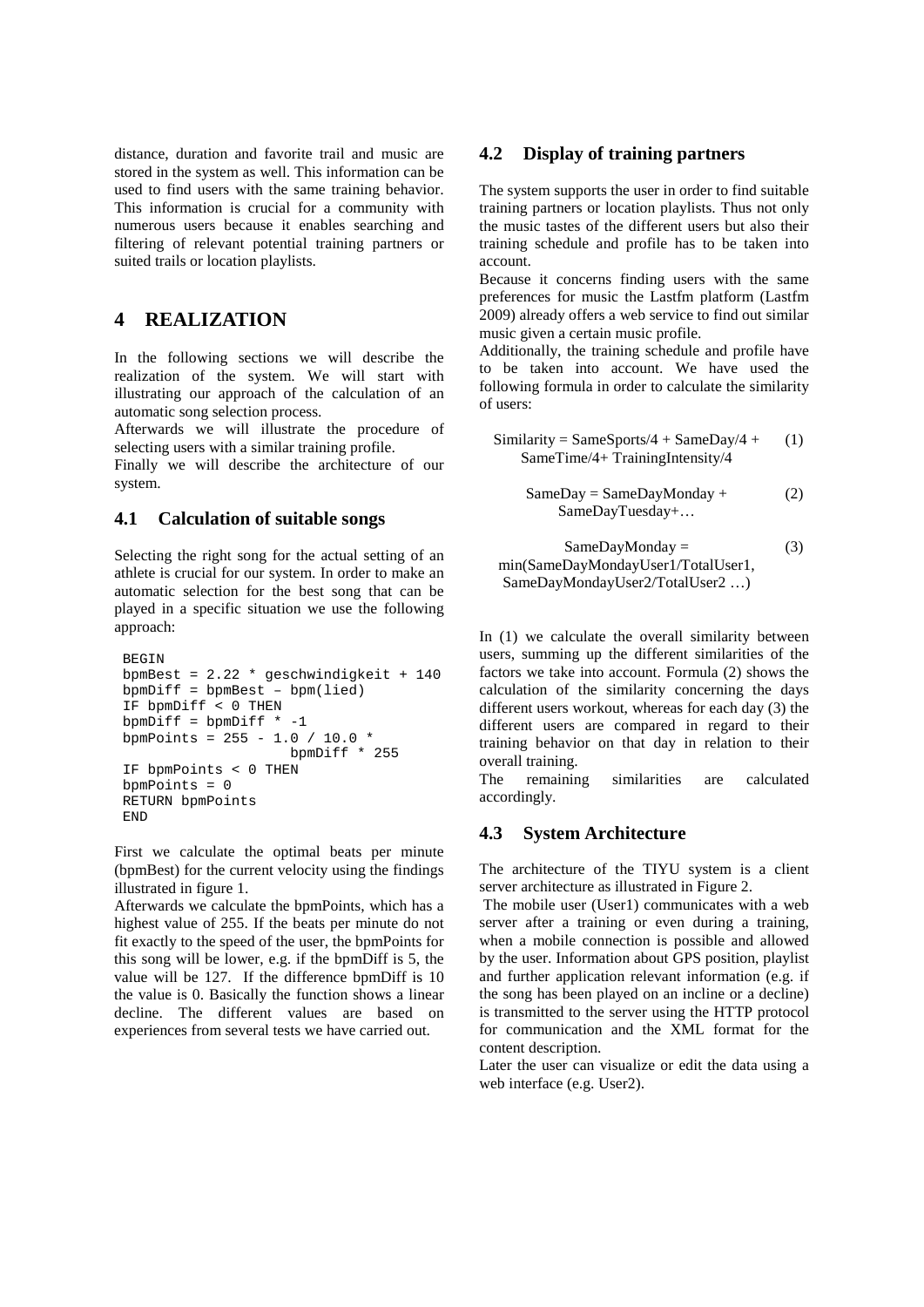

Figure 2: Architecture of the TIYU system.

Other users may download already existing location playlist form the website, for example User3 and start the training using these data.

User4 may set up her training using a web interface before the training and associate songs or groups of songs to certain sections of the trail. Later on she uses the location Playlist for her workout (e.g. User5).

### **5 EXAMPLE**

The following example shows different views of the system. The TIYU website as shown in figure 3 consists mainly of a map displaying the different trails the user has (or friends of the user have) created in this belonging section. By clicking on the different numbers on the map, information about length of the trail, velocity and time the trail has



Figure 3: TIYU website.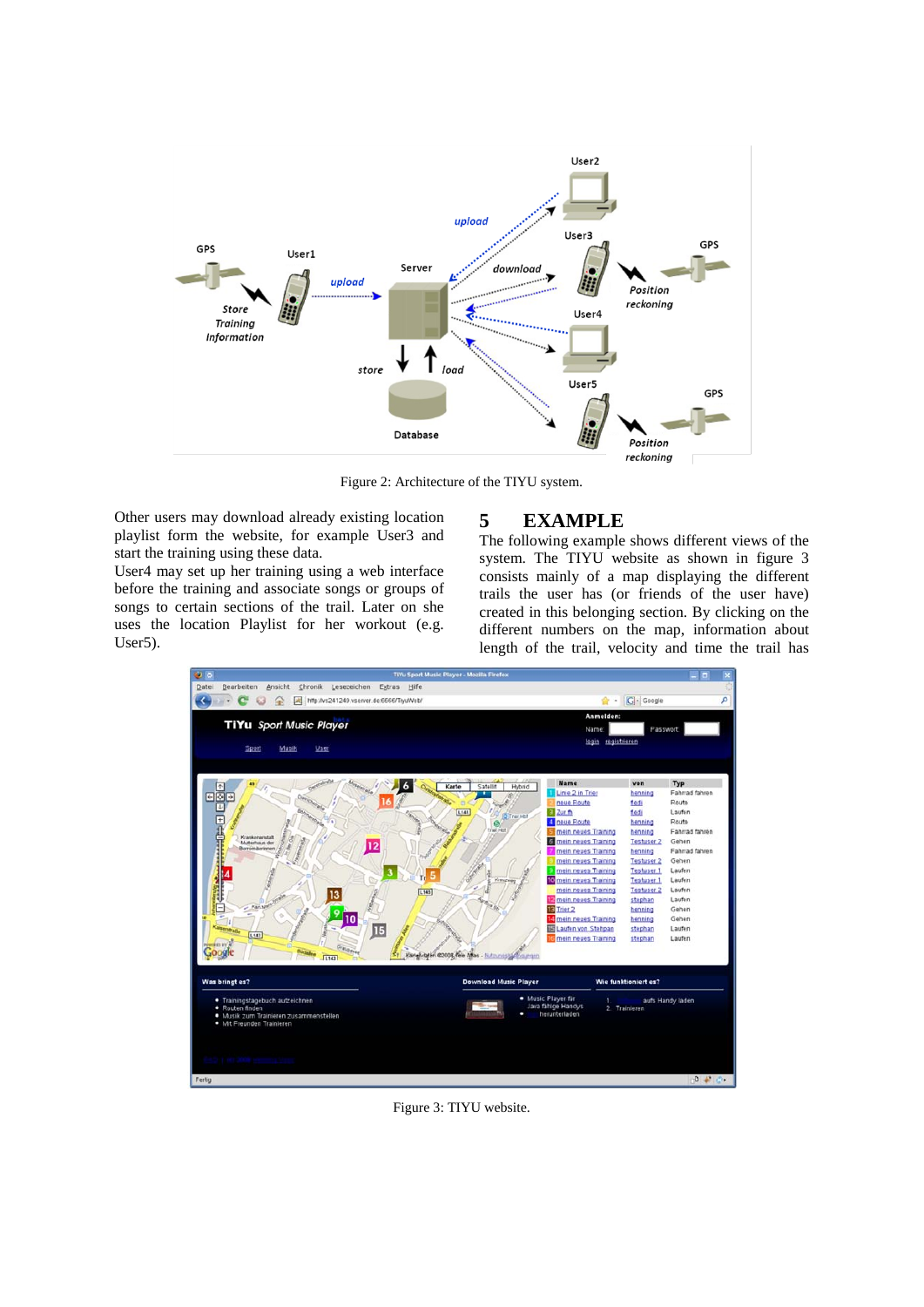been used for the last time will be displayed. Furthermore the system tries to detect automatically the kind of sports, e.g. running, hiking or cycling depending on the velocity of the user.

In a different view the users of TIYU who upload continuously their GPS coordinates to the server (and who allow to access these data) will be visualized similarly on the map.

The website can also be used to exchange comments to a specific trail or visualize training data. The user can see on which days she usually works out. Furthermore she can see the total amount of time and distance she has covered in this week and she can also look at the altitude profile for a certain trail and the belonging velocity. Finally she can search for similar users concerning training behavior and music taste.

The user interface on the mobile device can cover only a very limited space. Figure 4 shows one view of the mobile client running on the cell phone. In this case the training data is displayed showing the velocity for a certain trail in the first minute.

Further views can display the dependency of distance and velocity. Another graph display shows the altitude profile together with time an athlete has covered. Altitude profile and distance is a further alternative.

Additionally the current song and a table with statistics for the training so far are possible screens.

A map view showing the position of the user and also the selected trail if desired, can be displayed on the mobile phone as well if a mobile data connection is available.



Figure 4: Screenshot from the mobile client.

### **6 IMPLEMENTATION**

The TIYU system has been implemented using JavaMe on the Nokia cell phone E90 Communicator (MIDP 2.0) with 128 MByte memory, a 330 MHz TI OMAP2420 processor (ARM11 architecture) and a Symbian S60 operating system. The songs are played using the media player installed on the phone. In the current version of the system music streaming is not yet available and the songs have to be copied on the phone.

The server application is realized in Java as Servlets hosted on a Tomcat web server. As database MySQL is used together with the Hibernate framework. The web application makes use of the Google Web Toolkit. Furthermore the Google Maps web service is used in order to display the map data. The Lastfm web service provides the data for the similarities of different songs.

# **7 CONCLUSIONS**

In this paper we have presented a concept for athletes who are interested in working out with music. The system offers different modalities.

A user has different possibilities to generate a location playlist, like generating one using a web application, generating a location playlist on the fly, downloading a playlist or let the system decide automatically.

Furthermore information of the trainings are recorded and displayed on a community website in order to exchange trails or location playlists. The discovery of new music, new trails and possibly also future training partners can also be stimulated using the system.

We have made a first test with three different users that are regular runners. The feedback was in general positive. The users characterized the system as beneficial. Although these opinions are promising a more detailed and profound user study has to be carried through in the future in order to gain a valid insight in the usefulness and the behavior of the system.

#### **REFERENCES**

Bieber, G., Diener, H.; StepMan - A New Kind of Music Interaction, in: HCI International 2005, Lawrence Erlbaum Associates, Inc., Mahwah, New Jersey, 2005